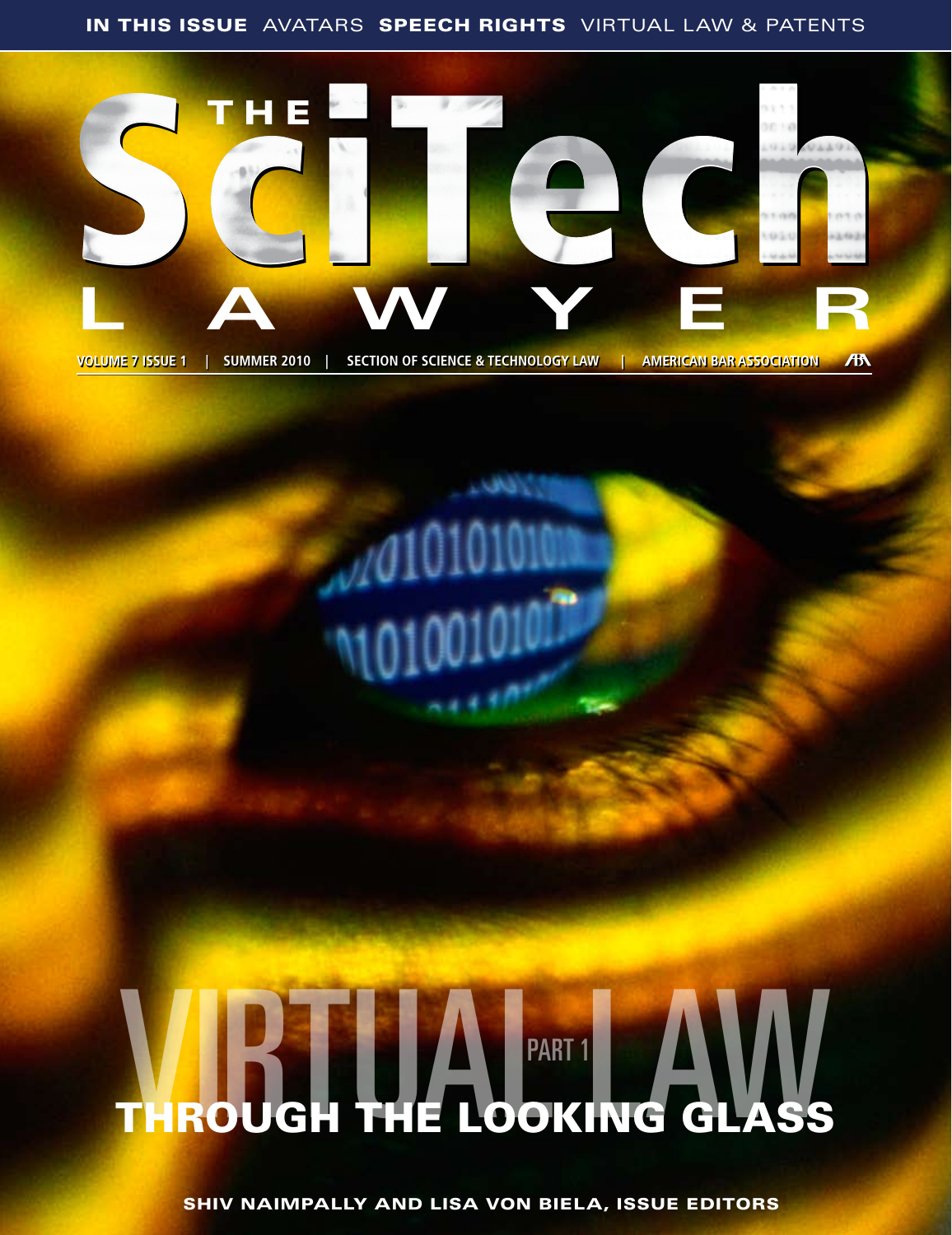### **SciTech**

### **Editorial Board**

Editors-in-Chief **Julie A. Fleming Life at the Bar LLC Atlanta, GA jaf@lifeatthebar.com**

**Eleanor Kellett SCANA Services, Inc. Columbia, SC ekellett@scana.com**

Deputy Editor-in-Chief

**Stephen M. Goodman Pryor Cashman LLP New York, NY sgoodman@pryorcashman.com**

Online Editor **Robert M. Bauer MacDonald, Illig, Jones & Britton LLP Erie, PA rbauer@mijb.com**

Assistant Editors **Paul E. Bailey ICF Incorporated Fairfax, VA paulbailey@icfconsulting.com Harold L. Burstyn Syracuse University Syracuse, NY**

**burstynh@iname.com Christina DeHayes**

**Asterand, PLC Detroit, MI christina.dehayes@asterand.com**

### **Section of science & technology law officers**

**CHAIR Christine M. Grant InfecDetect Princeton, NJ christine.grant@gmail.com** Chair-Elect

**stephen s. wu Cooke Kobrick & Wu, LLP Los Altos, CA swu@cwklaw.com**

Vice-Chair **eric y. drogin Harvard Medical School Hingham, MA**

**eyd@drogin.net SECRETARY** 

**lucy l. thomson Alexandria, VA lthomson2@csc.com**

Budget Officer **Jorge L. Contreras WilmerHale Washington, DC jorge.contreras@wilmerhale.com**

### **american bar association contacts**

SECTION STAFF DIRECTOR **Shawn Taylor Kaminski skaminski@staff.abanet.org** American Bar

Association Publishing Managing Editor **THOMAS CAMPRELL campbelt@staff.abanet.org**

**Melissa Ince Abbott Laboratories North Chicago, IL melissa\_ince@yahoo.com Shiv Naimpally Toler Law Group, IP Austin, TX snaimpally@tlgiplaw.com**

**William J. Simmons Sughrue Mion Washington, DC wsimmons@sughrue.com**

**Thomas J. Smedinghoff Wildman Harrold Chicago, IL smedinghoff@wildman.com STEVEN W. TEPPLER Time Certain, LLC Sarasota, FL steppler@timecertain.com LISA VON BIELA Sammamish, WA vonb0038@umn.edu Gilbert F. Whittemore Rath, Young & Pignatelli, P.C. Boston, MA gilwhittem@aol.com**

SECTION D<br>**Ellen J. Flan Covington & Burling, LLP Washington, DC eflannery@cov.com Bonnie Fought Foster City, CA aba@garber-fought.net** Immediate Past Chair **ruth hill bro Chicago, IL ruth.bro@comcast.net** Past Chair Liaison to **OFFICERS Thomas J. Smedinghoff**

> **Wildman Harrold Chicago, IL smedinghoff@wildman.com**

### message**from**the**chair Christine M. Grant**



The members of the Section of Science & Technology Law are poised to complete the first decade of the 21st century on a rising tide of optimism, innovation, and resilience. Section volunteers and ABA staff are collaborating to provide you with brief practice-relevant material on leading-edge topics. Readers will relish this issue's articles with the gusto with which they enjoy a

best-selling legal thriller. The articles are relevant to everyone. If you think you have legal practice interest in virtual law topics, I challenge you to read these articles and then write me to say you didn't learn something very relevant to you and your practice.

We'll continue to challenge the editors to optimize the use of technology to print timely, compelling information while keeping the signature graphics that enhance member experience. The Section's other successful publication, *Jurimetrics* (published by Arizona State University Law School with Section support) has successfully transitioned to an online version with annual hard copy compendia available for sale. Other fledgling efforts have taken wing with the enthusiastic Section leadership support. For example, the *EDDE Digest*, written by the energetic co-chair of the Electronic Evidence committee, is available on the Committee's list serve. I salute, celebrate, and thank all who contribute so much to these and the other successful Section publications.

In addition to regularly appearing publications, our Section has maintained a strong record of service and programming during the decade. We know we have to significantly change the mix and formats of programs to meet members' interests and needs while continuing to provide a priceless outlet for members who want the freedom to create and contribute to new programs and committees, and to network with colleagues. This synergy of personal interests and organizational support is among the most valuable personal ABA and Section member benefits.

At the same time we want to enhance member opportunities, we face additional challenges. We understand the need to broaden our methods of delivering content to you but to do so in a cost-efficient manner. I've discussed previously in this column the Section's ongoing response to these competing trends under the umbrella of "individualized learning." We will continue to institutionalize the process of analyzing how we can optimize the life cycle and number of formats through which you can access CLE and other programming when, where, and how you want it. While individualized learning is great, we need to maintain some personal contact among ourselves. We don't want to lose collegiality, mutual respect, and an understanding of the nuances of expression of lawyers of widely differing ages, practice interests, ideology, and experiences. Our succession planning needs to incorporate interpersonal experiences to help rising leaders know the relevance and nuances of Section history.

In conclusion, it's been a wild decade, and it's unlikely to calm down soon. We now have active new lawyer Section members who were in high school when the decade began. As individual members and as an organization, we dodged the overblown specter of Y2K, struggled with all of America through the catastrophic events of 9/11, couldn't meet in New Orleans after Katrina, and continue to work while unprecedented covert terrorism and military action affect our lives. We experienced a historic presidential election, and are surviving the Great Recession while struggling with the many adverse impacts on our professional and personal lives. If we've managed to continue to move forward during all of these events, we can certainly manage budget reductions while improving our programs and come out a stronger, more valued Section of the ABA in the process.  $\blacklozenge$ 

Art Director **monica alejo alejom@staff.abanet.org Section EMail Address sciencetech@abanet.org Membership questions or address changes? 1-800-285-2221 or abasvcctr@abanet.org**

*The SciTech Lawyer* (ISSN 1550-2090) is published quarterly as a service to its members by the Section of Science & Technology Law of the American Bar Association, 321 North Clark Street, Chicago, IL 60654- 7598. It endeavors to provide information about current developments in law, science, medicine, and technology that is of professional interest to the members of the ABA Section of Science & Technology Law. Any member of the ABA may join the Section by paying its annual dues of \$45. Subscriptions are available to nonmembers for \$55 a year (\$65 for foreign subscribers). Some back issues are available for \$12 plus a \$3.95 handling<br>charge from the ABA Service Center, American Bar Association, 321 North<br>Clark Street, Chicago, IL 60654-7598; 1-800-285-2221. Requests to reprint articles should be sent to ABA Copyrights & Contracts, copyright@abanet.<br>Org, all other correspondence and manuscripts should be sent to *The SciTeh*<br>*Lawyer* Managing Editor at the address above. For more information, vis approved by the Section of Science & Technology Law, the Editor, the House of Delegates, or the Board of Governors of the ABA. Copyright © 2010 American Bar Association. All rights reserved.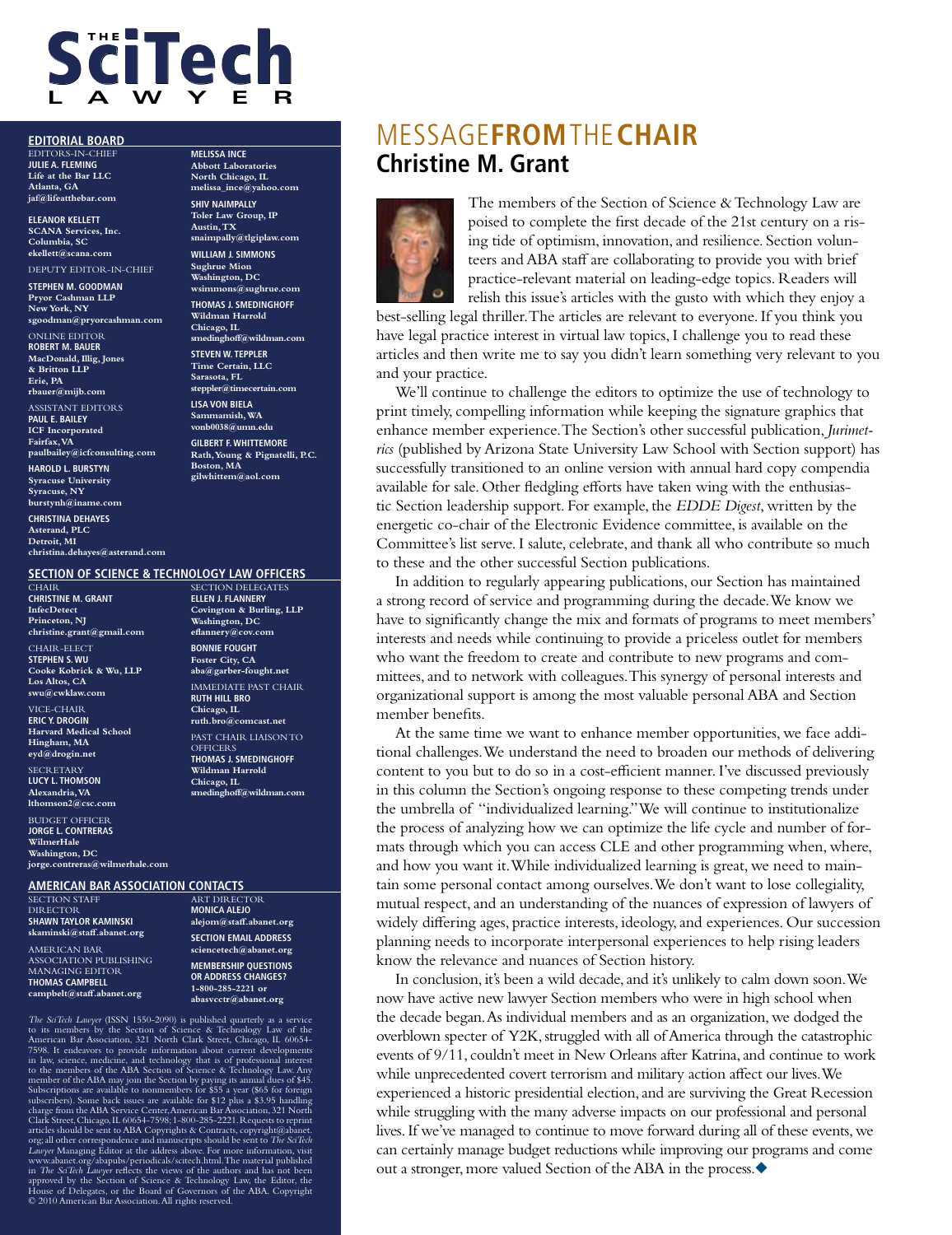### table**of**contents



**3 NCLS Briefing: A Report From the National Conference of Lawyers and Scientists** *By Jorge L. Contreras, Co-Chair, NCLS*

### **4 Message From the Chair**

The final column from this year's Chair of the Section of Science & Technology Law. *By Christine M. Grant*

### **6 Introducing Virtual Worlds & Virtual Law**

An excerpt from the first chapter of the Section's landmark book *Virtual Law: Navigating the Legal Landscape of Virtual Worlds*. *By Benjamin Tyson Duranske*

### **10 Crafting the Laws of a Virtual World**

This article presents three key aspects to be considered when drafting terms to suit each virtual world in light of users' varied expectations and interests: enforceability concerns; the ownership of content within the virtual world; and the need to include a code of conduct in the terms. *By Blake Sorensen*

### **14 Patenting Virtual Worlds**

This article explores patent protection as it applies to virtual world-related inventions, namely, computer product, process, and design patents, along with how virtual worlds might affect real-world patentability problems, and enforcing patented inventions that are used in virtual worlds. *By Kenneth C. Cheney*

### **18 Extending Speech Rights Into Virtual Worlds**

Speech issues pervade virtual worlds. The most talked-about virtual world, Linden Laboratories' Second Life, is all about expression. In this new world, long-established property law and state constitutions may provide the best protection for a user's right to express himself in sometimes controversial ways. *By James D. Barger*

### **23 CPO CORNER: JANE HORVATH**

An interview with Jane Horvath, Global Privacy Counsel for Google Inc. *By Ruth Hill Bro*

### **24 Unmanned Drones: Technical Elegance vs. Political Consequences**

If drone strikes in Pakistan are effective in terms of casualty rates, then the question arises: are they worth it politically? *By Ryan L. Brown and Brian G. Smith*

### **27 Nominating Committee Report**

### **30 B-Tech Update**

In this quarterly column, find coverage of Tourette syndrome, pig virus DNA in vaccines, green diesel, and photocatalysts. *By Calhoun "Reb" Thomas*

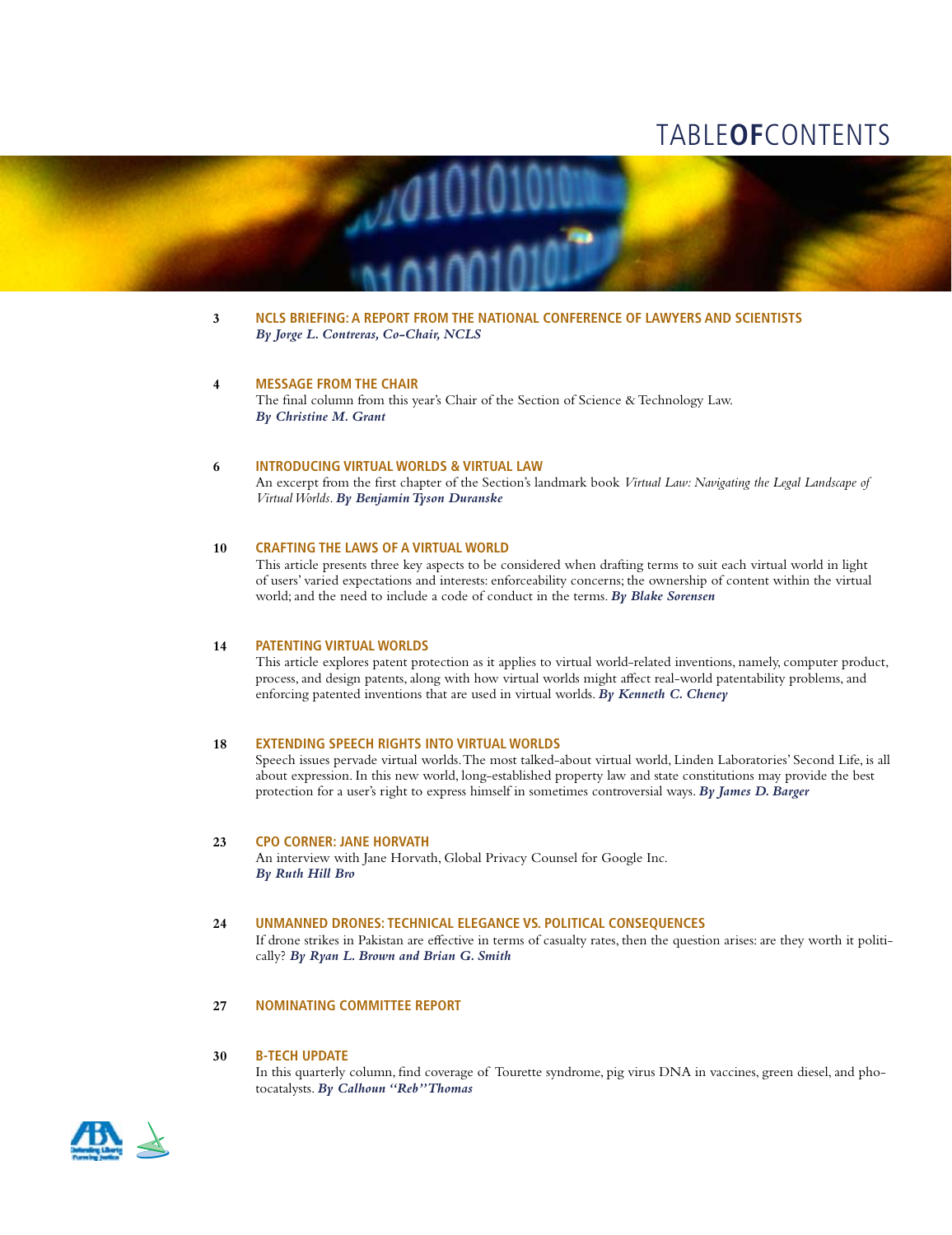## **extending speechrights intovirtualworlds byJamesD.Barger**

Speech issues **pervade virtual worlds.** The most talked-about virtual world, Linden Laboratories' Second Life, is all about expression. There is no game, no objective or goal, no score, and there are few rules. For most participants, the ability to express oneself is the main draw of Second Life. Users express themselves by chatting about music at live concerts, creating freakish monster-alien avatars, sharing intimate moments with virtual strangers, and by making and selling everything from shoes to skyscrapers. They do this in a 3-D world created largely by the users, where avatars walk, fly, and teleport from island to city to mountaintop. In this new world, long-established property law and state constitutions may provide the best protection for a user's right to express himself in sometimes controversial ways.

California-based Second Life owner Linden Labs encourages creativity—even allowing users to retain all intellectual property rights in their creations—but the corporation does enforce rules of conduct. The conduct can be quite unruly. Most virtual worlds have their share of "griefers"—virtual world users who intentionally harass other users. Griefers interrupt virtual meetings with displays of gore or lewdness. They have recreated the September 11 World Trade Center attack, including falling bodies. They have dropped hundreds of giant phalluses on unsuspecting avatars. They have created scenes simulating rape, murder, and decapitation.

Virtual worlds are also scenes of political protests and labor protests, as well as debates over the line between innocent child-like fun and harmful child exploitation. Most virtual worlds require users to agree, in the Terms of Service, that the owner corporation may cancel accounts for rule violations. The First Amendment provides no protection against such private action. State constitutions, on the other hand, can guarantee a right to free speech, even when that right imposes on someone else's property rights.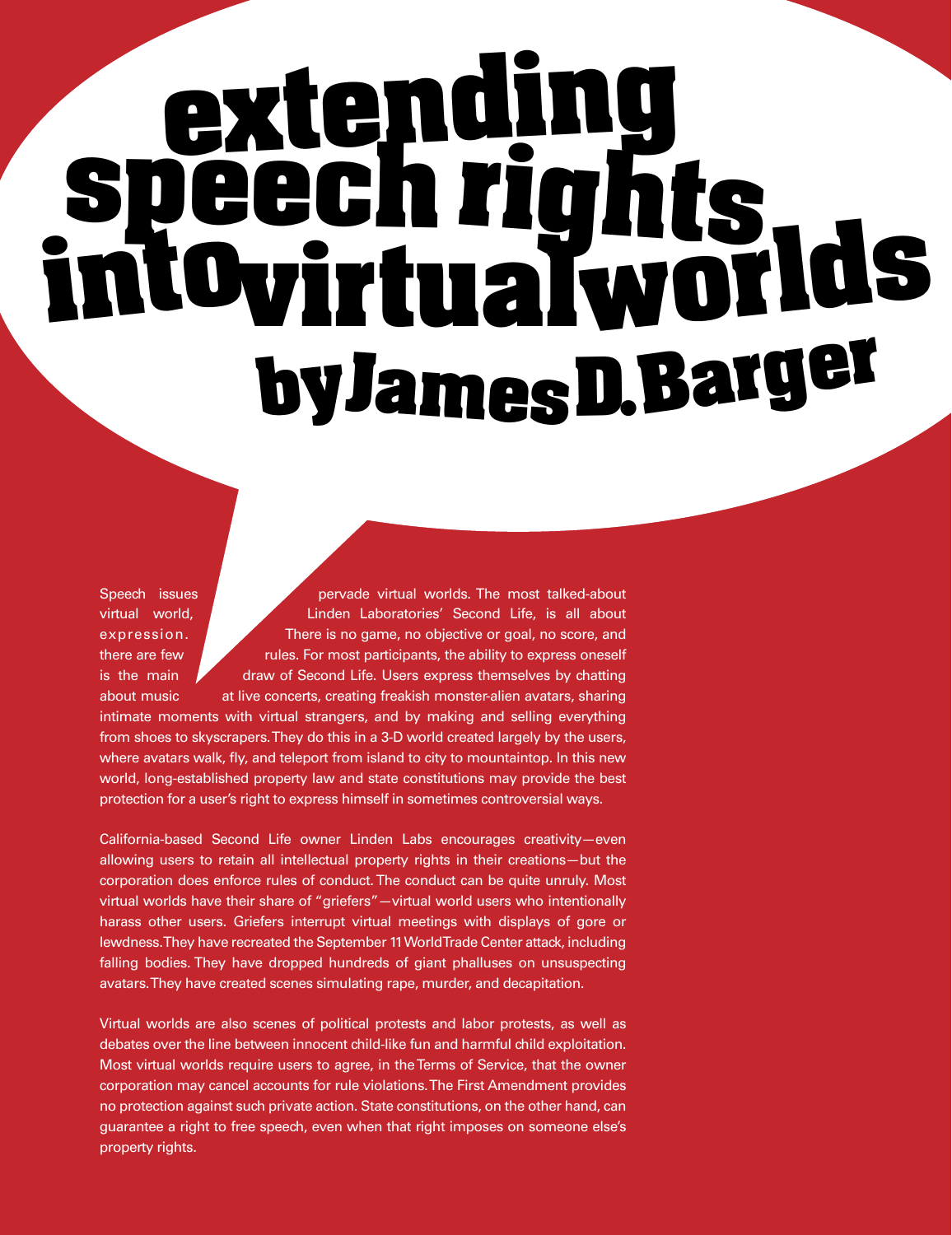### **A Recent Free Speech Claim Against the Private Owner of a Virtual World**

In late 2009, a California man sued Sony for allegedly violating his First Amendment speech rights by banning him from the virtual world of the Sony PlayStation Network. Plaintiff Erik Estavillo's pro se complaint said Sony banned him from all PlayStation Network games after his online, in-game

statements offended other participants in the multiplayer, science-fiction, war game "Resistance: Fall of Man." Estavillo, age 29, of San Jose, California, called the PlayStation Network "the only way the plaintiff can truly socialize" because he suffers from agoraphobia, major depression, panic disorder and other conditions limiting his ability to socialize. The game allows players to audibly talk to each other while engaged in battle against an alienlike invasion. During the game's battles, Estavillo shouted derogatory terms offensive to African-Americans and homosexuals, according to a report by KTXL Fox40 News in Sacramento, California.1

Estavillo's complaint,<sup>2</sup> filed in federal district court for the Northern District of California, asserted claims against a private party for allegedly violating rights granted to individuals by the United States Constitution. In the court's opinion granting Sony's 12(b)(6) motion to dismiss, Judge Ronald M. Whyte stated the general rule that "[t]he First Amendment guarantee of free speech is only a guarantee against abridgment by state or federal governments, and not private actors."3 Judge Whyte cited the "company town" exception of *Marsh v. Alabama*, which applies to corporations that have the qualities of a municipality, but found that this did not apply, because the PlayStation Network "does not serve a substantial portion of a municipality's functions." Finally, Judge Whyte cited an exception where a corporation has a nexus with the government, a characterization that also did not apply to Sony.

The case against Sony failed miserably, with the judge dismissing the entire com-

*James D. Barger is pursuing his J.D. at Temple University Beasley School of Law.*

plaint. However, the court's opinion, granting dismissal, fails to mention the landmark property law case that established that California's state constitution can and does protect individuals' free speech rights against infringement by some private entities. The 1980 *PruneYard Shopping Center v. Robins* opinion held that the owner of a shopping center or mall can be compelled to provide access to the property for free expression purposes, if state law extends free speech rights onto private property.

Estavillo has reportedly filed a new complaint in state court and is appealing the district court's dismissal.4 If the state court complaint states a claim that fits within the California state constitution's grant of speech rights, as defined in *PruneYard*, the plaintiff would be entitled to relief.

### **How Does** *PruneYard* **Provide Free Speech Protection Against Private Actors?**

The American public once looked to town squares as the primary place for voicing political ideas, seeking petition signatures, and soliciting support for their causes. As times changed, malls became the new "town squares."5 Teenagers could congregate there with friends and classmates. Senior citizens could stroll the walkways of the massive structures for exercise. As Chief Justice Wilentz, of the Supreme Court of New Jersey, wrote in 1994, "[M]alls are where the people can be found today."6

Today, virtual worlds are also where "the people can be found today." Second Life has millions of regular users<sup>7</sup> and is easily one of the best known virtual worlds.<sup>8</sup> Another extremely popular,<sup>9</sup> though very different, virtual world is Blizzard Entertainment's "World of Warcraft."10 Web-based social networks may be the next platform for virtual worlds. Facebook released the simplified virtual world of Farmville, by Zynga Game Network, Inc., in June 2009. By March 2010, Farmville on Facebook had more than 83 million users. However, Farmville lacks the realworld commerce and creativity of Second Life and World of Warcraft.

Unlike traditional role-playing games, virtual worlds often have no structured competition, no stated goal, no winners

or losers. There is merely interaction, expression and commerce. Some modern, online, role-playing games, such as World of Warcraft, are built on competition, but even these are incorporating more and more of the social networking qualities that define virtual worlds. As such, many commentators consider World of Warcrafttype games to be virtual worlds as well.<sup>11</sup> Sony's Resistance series of games fits this category.

### **State Constitutions Can Protect Speech Rights in Spite of Property Owner Rights**

In *Marsh v. Alabama* (1946), the Supreme Court found some constitutional protection for individuals affected by "company town" actions because a) the property functioned like any other town, and b) the property was open to the general public.<sup>12</sup>

The Supreme Court's 1968 *Logan Valley* opinion applied constitutional free speech protections for picketers who might otherwise be excluded from a private shopping center. The *Logan Valley* holding was based on the court's finding that 20<sup>th</sup>-century shopping centers had become the functional equivalent of downtown business districts, where constitutional rights had always been upheld. Four years later, the shopping center speech case of *Lloyd Corp. v. Tanner* appeared to merely clarify and distinguish *Logan Valley*, holding that the *Logan Valley* extension of First Amendment rights only applied "where the First Amendment activity was related to the shopping center's operations." However, after another four years, the court seemingly reversed course in *Hudgens v. National Labor Relations Board*, stating that *Lloyd* had actually overruled *Logan Valley*, at least as applied to shopping centers. The *Hudgens* opinion stated the argument that a shopping center must honor the speech rights of individuals because the property has attributes "functionally similar to facilities customarily provided by municipalities" is an argument that "reaches too far."

The *Hudgens* opinion made the overruling of *Logan Valley* clear and definitive, sounding the death knell for claims of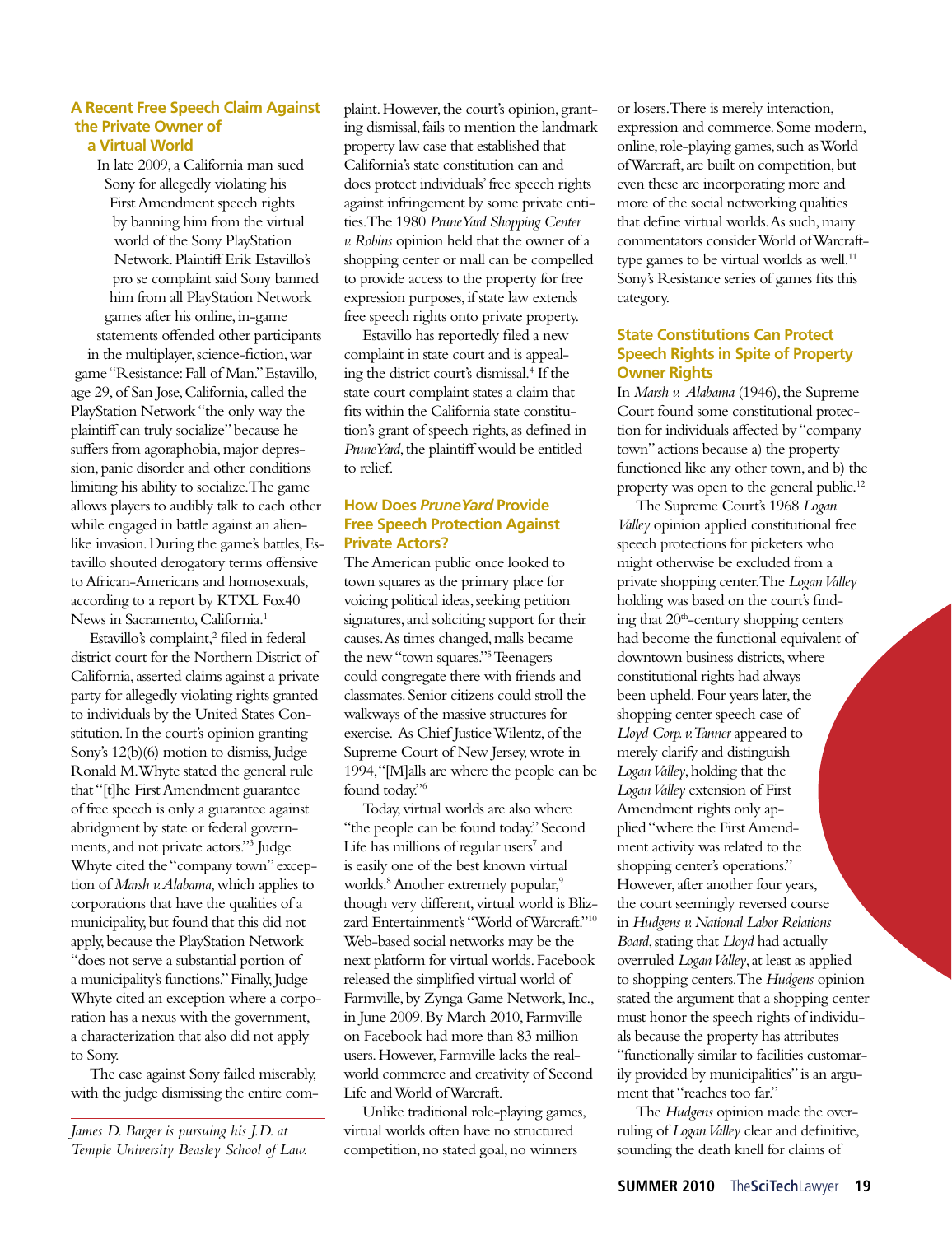free speech on privately owned shopping center property under the First Amendment.13 After the *Hudgens* decision, only "company town" status, under the *Marsh* holding, would open up private property to full protection of individuals' speech rights under the First Amendment.<sup>14</sup> *Hudgens* left open avenues for extending speech rights onto private property through statute or state common law.15 Some states already had greater protections for freedom of speech in their constitutions than that found in the U.S. Constitution, but *Hudgens* did not address whether the owner of private property might have federal constitutional rights that would prevent others from exercising their speech rights on the property.16

In *PruneYard Shopping Center v. Robins*, 17 the Supreme Court held that nothing in the U.S. Constitution precludes a state's ability to extend free speech rights onto private property through the provisions of a state constitution.18 The 1980 *PruneYard* case came to the Supreme Court from the Supreme Court of California.19 A group of high

ping center told the students they were violating the shopping center rules and would need to leave.25 The security guards suggested that the students continue their petitioning on the public sidewalk at the edge of the property.26 The students left the shopping center immediately, and sued to enjoin the shopping center from forbidding the petitioning activity.<sup>27</sup>

The *PruneYard* opinion held that the California Constitution provided greater protection of free speech rights than did the U.S. Constitution,<sup>28</sup> and that "the California Constitution protect[s] speech and petitioning, reasonably exercised, in shopping centers even when the centers are privately owned."29 The state constitution did not explicitly provide this protection for speech rights on private property.30 But, California case law had extended free speech rights to privately owned property that was open to the pub- $\text{lic}$ <sup>31</sup> so long as the exercise of these rights did not interfere with the commercial use of the private property, and providing that the property owners retained the right to regulate the time, place, and manner of such speech.

> The California court said<sup>32</sup> an earlier dissent by Justice Mosk<sup>33</sup> on the cultural significance of shopping centers had become more forceful with time.<sup>34</sup>

Increasingly, such centers are becoming "miniature downtowns"; some contain major department stores, hotels, apartment houses, office buildings, theatres and churches. . . . Their significance to shoppers who by choice or necessity avoid travel to the central city is certain to

become accentuated in this period of gasoline and energy shortage.35 The Supreme Court of the United

States unanimously affirmed, finding that the rights granted in the California State Constitution were compatible with the U.S. Constitution, and did not violate any property rights or Fifth or Fourteenth Amendment rights of the owner.<sup>36</sup> The Court held that the California ruling did not infringe on the property owner's

First Amendment rights either, saying the property owner could, for example, post signs disclaiming any agreement with the petition activities.37

The unanimous *PruneYard* decision opened the door to free speech rights on private property where a state constitution adds to speech rights, even though the exercise of such rights might conflict with the mall owner's property rights.<sup>38</sup> In total, at least 21 states have addressed the question of whether free speech rights are extended onto the private property of shopping centers, with at least 13 declining this expansion of free speech rights.39 State courts in several states have ruled that their constitutions do extend free speech rights onto the privately owned property of shopping centers and malls.<sup>40</sup> Among these is New Jersey, which provides even more speech protection than California.<sup>41</sup>

Today, virtual worlds are fulfilling the same role shopping centers and malls have long filled in American life, including the role of public forum for free expression of ideas, such as political thought and petitioning.42 The same free speech law that applies to malls should apply to virtual worlds. Virtual world providers based in California, New Jersey, and several other states may someday find themselves forced to reopen canceled accounts of griefers and protesters whom they would like to banish to the real world.  $\blacklozenge$ 

### **Endnotes**

1. Matthew Keys, *Bay Area Gamer Takes Playstation 3 Lawsuit to Appeals Court*, Fox40 News, www.fox40.com/news/headlines/ktxl-newsplaystation3-1026,0,156635.story (last visited Mar. 14, 2010). For more details about this lawsuit and similar lawsuits by the same plaintiff, see http://z-9.us/estavillo-links-01.

2. Complaint, Estavillo v. Sony Computer Entertainment America, 2009 WL 3072887 (No. C-09-03007), *available at* http://z-9.us/estavillov-sony.

3. Estavillo v. Sony Computer Entertainment America, 2009 WL 3072887 (N.D. Cal. Sept. 22, 2009) (citing Hudgens v. N.L.R.B., 424 U.S. 507, 513 (1976)).

4. GamePolitics, *Banned Resistance Gamer Appeals Verdict*, www.gamepolitics. com/2009/10/26/banned-resistance-gamerappeals-verdict (last visited Mar. 14, 2010) ("Estavillo also filed (on October 14th) a civil lawsuit

**The same free speech law that applies to malls should apply to virtual worlds.**

> school students had set up a table on the twenty-one-acre PruneYard Shopping Center<sup>20</sup> property, which encompassed 65 shops, ten restaurants, a cinema, and space for parking, walkways, and plazas.21 The students solicited signatures for a petition to oppose a United Nations resolution against "Zionism."22 They intended to send this petition to the White House in Washington, D.C.23 The court record indicated that their activities were peaceful and that nobody complained to the property owners about the students' petitioning activities at the shopping center.24 Security personnel at the shop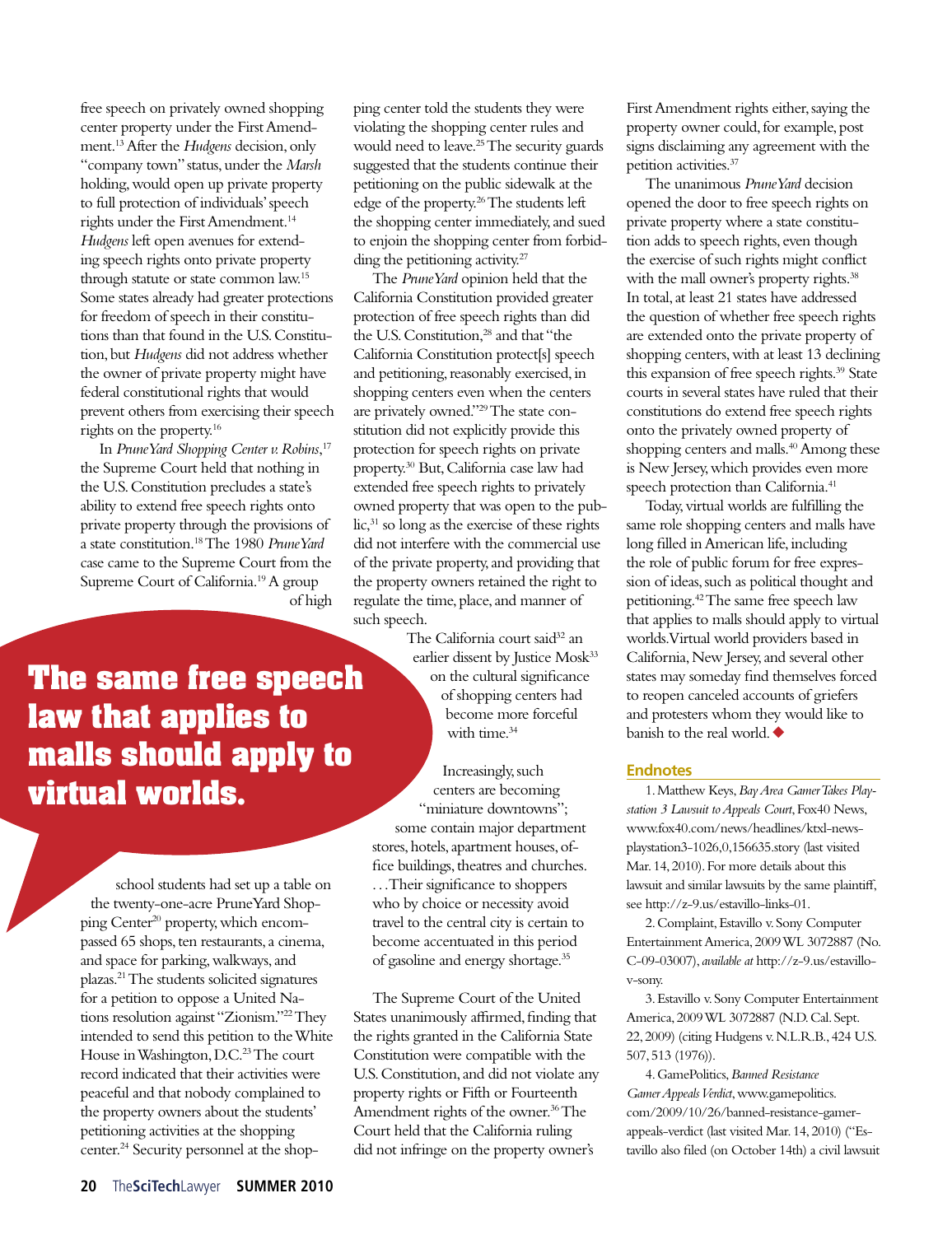against SCEA in Superior Court of California, County of Santa Clara seeking \$180,000.").

5. N.J. Coal. Against War in the Middle E. v. J.M.B. Realty Corp., 650 A.2d 757, 766 (N.J. 1994) ("Regional and community shopping centers significantly compete with and have in fact significantly displaced downtown business districts as the gathering point of citizens, both here in New Jersey and across America.").

6. 650 A.2d at 767 ("[M]alls are where the people can be found today. Indeed, 70% of the national adult population shop at regional malls and do so an average of 3.9 times a month, about once a week.") (citation omitted). *See generally* Lloyd Corp. v. Tanner, 407 U.S. 551, 580-81 (1972) (Marshall, J., dissenting) ("For many persons who do not have easy access to television, radio, the major newspapers, and the other forms of mass media, the only way they can express themselves to a broad range of citizens on issues of general public concern is to picket, or to handbill, or to utilize *other free or relatively inexpensive means of communication*. The only hope that these people have to be able to communicate effectively is to be permitted to speak in those areas in which most of their fellow citizens can be found.") (emphasis added).

7. What is Second Life?, http://secondlife. com/whatis/ (last visited Mar. 23, 2009 (stating "Second Life® is a 3-D virtual world created by its Residents. Since opening to the public in 2003, it has grown explosively and today is inhabited by millions of Residents from around the globe.").

8. Robert D. Hof, *My Virtual Life*, Newsweek,May 1, 2006, at 72; *see* Second Life— Economic Statistics, http://secondlife.com/ whatis/economy\_stats.php (last visited Dec. 5, 2008) (claiming to have 16,676,340 users, with 572,870 users logged in during the preceding seven days).

9. *See* Blizzard Entertainment—Media Alert, "World of Warcraft Subscriber Base Reaches 11.5 Million Worldwide," www.blizzard.com/ us/press/081121.html (last visited Mar. 23, 2009) (claiming 11.5 million users of World of Warcraft, as of Dec. 23, 2008).

10. Phillip Stoup, *The Development and Failure of Social Norms in Second Life*, 58 Duke L.J. 311, 342-43 (2008) (categorizing World of Warcraft as a virtual world, although with a competitive focus; "[World of Warcraft] is a virtual world similar to Second Life in which individual users can interact with each other and the virtual three-dimensional environment in a real-time setting. WoW is different than Second Life in

that the virtual reality is based primarily upon a gamelike platform in which the world's users focus primarily on gaining combat experience, skills, and items to best each other and to defeat the computer characters in the game").

11. *See, e.g.*, Stoup at 342–43.

12. 326 U.S. at 506 ("Ownership does not always mean absolute dominion. The more an owner, for his advantage, opens up his property for use by the public in general, the more do his rights become circumscribed by the statutory and constitutional rights of those who use it.").

13. *Id.* at 518.

14. *See id.* at 519 (distinguishing a shopping center from private property like that in *Marsh*, which exhibits "all of the attributes of a state-created municipality") (quoting *Lloyd*, 407 U.S. at 568-69); Marsh v. Alabama, 326 U.S. 501 (1946).

15. *Hudgens*, 424 U.S. at 513 ("statutory or common law *may in some situations* extend protection or provide redress against a private corporation or person who seeks to abridge the free expression of others . . . .") (emphasis added). *See also New Jersey Coalition*, 650 A.2d at 757, 769 (discussing four states where courts have held that the respective states' citizens have greater free speech protection than that found in the federal Constitution).

16. *New Jersey Coalition*, 650 A.2d at 757 (holding that the New Jersey Constitution granted groups opposed to the Persian Gulf conflict the right to distribute leaflets at two New Jersey shopping malls); Batchelder v. Allied Stores Int'l, 445 N.E.2d 590, 593 (Mass. 1983) (based on Massachusetts' "free-and-equal elections" provision); Bock v. Westminster Mall Co., 819 P.2d 55 (Colo. 1991) (noting that Colorado's Constitution "provides greater protection of free speech than does the First Amendment," but holding that a group seeking to distribute pamphlets at the Westminster Mall had that right for the alternate reason that the city government was involved with the mall operations to a great enough extent that the mall was effectively a public place); Lloyd Corp. v. Whiffen, 849 P.2d 446 (Or. 1993) (holding that Oregon initiative and referendum powers of the state constitution grant speech rights on some private property); *see also* Jennifer Friesen, State Constitutional Law: Litigating Individual Rights, Claims, and Defenses 535–37 (2d ed. 1996) (listing New Jersey, Colorado, Oregon, Massachusetts, Washington, and Pennsylvania as the states that "may require shopping mall owners to permit some forms of non-disruptive political activity in the common areas of the malls").

17. 447 U.S. 74 (1980).

18. *Id.* at 88 ("[N]either appellants' federally recognized property rights nor their First Amendment rights have been infringed . . . .").

19. Robins v. PruneYard Shopping Center, 592 P.2d 341 (Cal. 1979), *aff'd sub nom.* Prune-Yard Shopping Center v. Robins, 447 U.S. 74 (1980) (The Supreme Court of the United States capitalized the shopping center name differently than had the Supreme Court of California.).

20. *Robins*, 23 Cal. 3d at 902. 21. *Id.* 22. *Id.* 23. *Id.* 24. *PruneYard*, 447 U.S. at 77. 25. *Robins*, 23 Cal. 3d at 902. 26. *Id.* 27. *Id.* at 903. 28. *Id.* at 910. 29. *Id.*

30. Article 1, § 2, of the California Constitution stated: "Every person may freely speak, write and publish his or her sentiments on all subjects, being responsible for the abuse of this right. A law may not restrain or abridge liberty of speech or press." Article 1, § 3, of the California Constitution read: "[P]eople have the right to . . . petition government for redress of grievances." *PruneYard*, 447 U.S. at 79 n.2.

31. *Robins*, 592 P.2d at 347 (citing Diamond v. Bland, 477 P.2d 733, 739 (1970) ("Diamond I"; finding constitutional protection for distribution of leaflets and petitioning at a shopping center); Schwartz-Torrance Investment Corp. v. Bakery & Confectionery Workers' Union, 394 P.2d 921 (1964) (balancing the public's speech interests against the property owner's interests); *In re* Lane, 457 P.2d 561 (1969) (noting that some private property "is not private in the sense of not being open to the public. The public is openly invited to use it . . . ."); *In re* Hoffman 434 P.2d 353, 358 (1967) (Stating that "Reasonable and objective limitations can be placed on the number of persons who can be present for First Amendment activities at the same time, and the persons present can be required so to place themselves as to limit disruption.").

32. *Robins*, 592 P.2d at 347.

33. *Diamond II*, 521 P.2d at 468 (Mosk, J., dissenting).

34. *Robins*, 592 P.2d at 347.

35. *Diamond II*, 521 P.2d at 468 (Mosk, J., dissenting).

36. *PruneYard*, 447 U.S. 74, 83 (1980) ("Here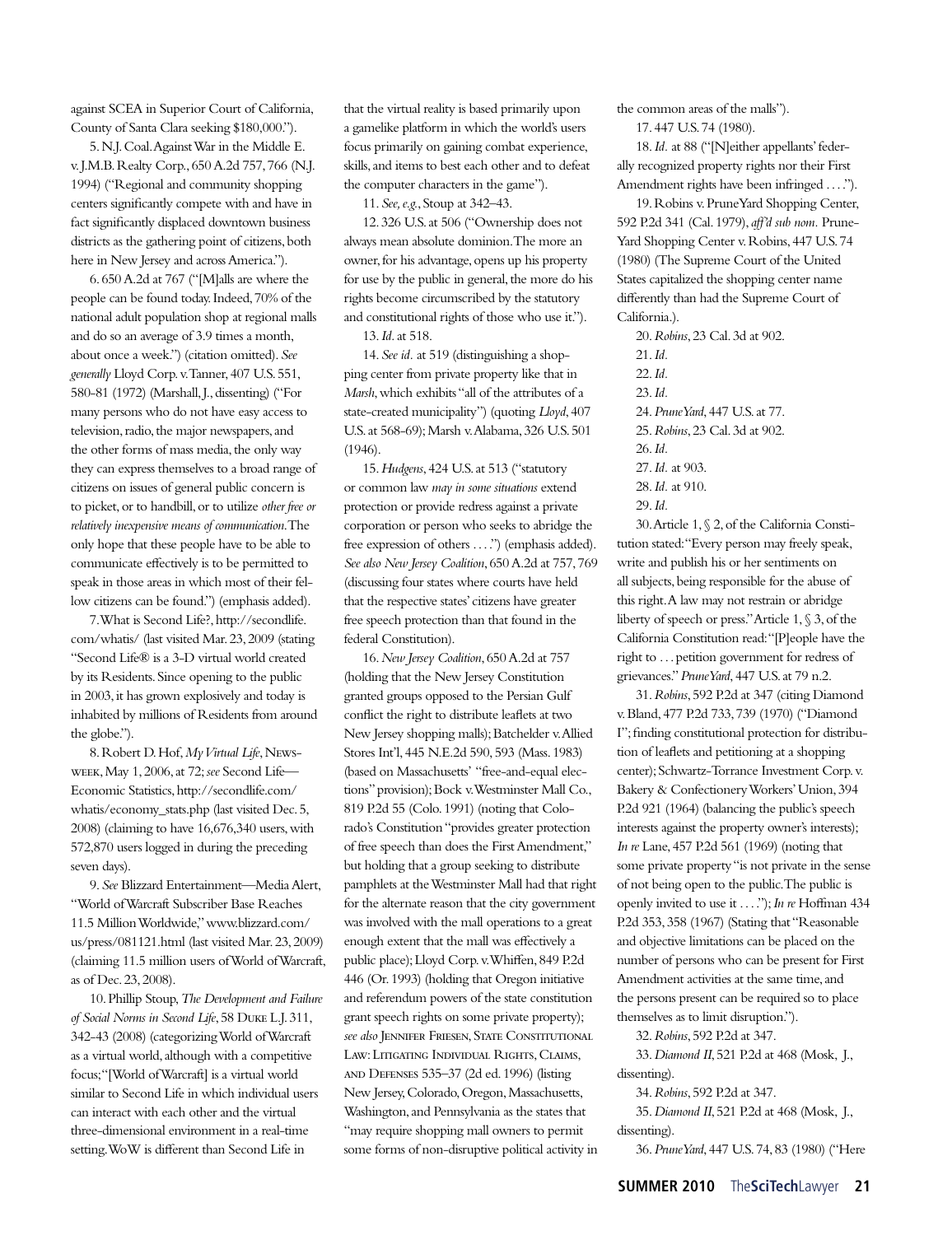the requirement that appellants permit appellees to exercise state-protected rights of free expression and petition on shopping center property clearly does not amount to an unconstitutional infringement of appellants' property rights under the Taking Clause. There is nothing to suggest that preventing appellants from prohibiting this sort of activity will unreasonably impair the value or use of their property as a shopping center.").

37. *Id*. at 87 ("[H]ere appellants can expressly disavow any connection with the message by simply posting signs in the area where the speakers or handbillers stand. Such signs, for example, could disclaim any sponsorship of the message and could explain that the persons are communicating their own messages by virtue of state law."). 38. *Id.*

39. Josh Mulligan, *Finding a Forum in the Simulated City: Mega Malls, Gated Towns, and the*  Promise of PruneYard, 13 CORNELL J.L. & PUB. Pol'y 533, 557–59 (2004) (collecting cases;

stating that 21 states have ruled on the extension of free speech rights onto shopping center property; listing 13 states that have declined to extend free speech rights in this way).

40. *Robins*, 592 P.2d at 341 (Cal. 1979) (allowing individuals to hand out leaflets in the shopping center, based on interpretation of the state constitution), *aff'd sub nom. PruneYard*, 447 U.S. at 74 (1980); Batchelder v. Allied Stores International, Inc., 445 N.E.2d 590 (Mass. 1983) (allowing the gathering of signatures for ballots, initiatives, or referendums); Alderwood Associates v. Washington Environmental Council, 635 P.2d 108 (Wash. 1981); State v. Schmid, 423 A.2d 615 (N.J. 1980) (upholding the right to distribute leaflets on private university property, under state law); N.J. Coal. Against War in the Middle E. v. J.M.B. Realty Corp., 650 A.2d 757 (N.J. 1994) (upholding right to distribute leaflets in a shopping center, under state law). *See also* Wood v. State, 2003 WL 1955433 (Fla. Cir. Ct. 2003) (precluding the use of trespass laws to prevent

political speech).

41. *New Jersey Coalition*, 650 A.2d at 757; *see also* Gregory C. Sisk, *Uprooting the PruneYard*, 38 Rutgers L.J. 1145, 1205 (2007) (providing an extensive policy critique of *PruneYard*); Gregory C. Sisk, *Returning to the PruneYard: The Unconstitutionality of State-Sanctioned Trespass in the Name of Speech,* 32 Harv. J.L. & Pub. Pol'y 389, 392 (2009) (pointing out that New Jersey has extended *PruneYard* rights to private universities, private residential communities, and private residential buildings).

42. *See generally* Second Life—Economic Statistics, http://secondlife.com/whatis/economy\_stats.php (last visited Dec. 5, 2008) (claiming to have 16,676,340 users, with 517,237 logged in during the preceding seven days); Blizzard Entertainment—Media Alert, "World of Warcraft Subscriber Base Reaches 11.5 Million Worldwide," www.blizzard.com/us/press/081121.html (last visited Mar. 23, 2009) (claiming 11.5 million users of World of Warcraft, as of Dec. 23, 2008).

### Introducing Virtual Worlds

*continued from page 9*

only identified in the original complaint by the name of his avatar.<sup>7</sup> Game-based worlds raise different questions. For example, the company that runs World of Warcraft recently won a \$6 million victory at the trial court level (presently slated for appeal) against a player who wrote and sold software that automated game play in arguable violation of World of Warcraft's terms of service.8

Although virtual law is not as new a field as it was in 2008 when the first edition of *Virtual Law* was published, there are still many more questions than answers. Will a real-world lawsuit help clarify the status of digital property? Will criminal charges result from in-world activity? Will someone's in-world private legal system become the de facto dispute resolution standard? Will attorneys practicing law in-world get in trouble with real-world ethics bodies? Will someone bring a civil suit for emotional distress inflicted by an avatar? As more people create avatars and begin using virtual worlds, and as video games introduce virtual goods to the mainstream via ubiquitous social network applications, these

questions will inevitably arise, and virtual law will inevitably become part of the modern legal landscape.  $\blacklozenge$ 

### **Notes**

This material is adapted from *Virtual Law: Navigating the Legal Landscape of Virtual Worlds* by Benjamin Tyson Duranske. Copyright © 2008 The American Bar Association. Product Code: 5450052. Publication Date: April 2008. ISBN: 978-1-60442-009-8, Page Count: 43. Trim Size: 6 x 9. Pricing: \$49.95 Regular, \$39.95 Member of Section of Science & Technology Law.

### **Endnotes**

1. Tom Ivan, *Virtual Goods Market to Hit*   $$100$  Billion This Decade, EDGE ONLINE, Apr. 16, 2010, *available at* http://www.edgeonline.com/news/hawkins-virtual-goodsmarket-to-hit-100-billion-this-decade (last visited Apr. 19, 2010).

2. Brian Crecente, *Sony Unveils Home*, March 3, 2007, *available at* http://kotaku. com/gaming/gdc07/gdc07-sony-unveilshome-242332.php (last visited Apr. 19, 2010).

3. Matthew Wall*, Virtual Worlds for Kids* 

*Take Off,* Aug. 9, 2007, *available at* http:// www.guardian.co.uk/technology/2007/ aug/09/guardianweeklytechnologysection. internet (last visited Apr. 19, 2010).

4. *Avatars of Lord Vishnu*, *available at* http://www.hindunet.org/avatars/ (last visited Apr. 19, 2010).

5. Linda Zimmer*, Second Life Entertainment Study Released: SL Accounts for More Time than All Other Forms of Entertainment Combined*, July 16, 2007, *available at* http:// freshtakes.typepad.com/sl\_communicators/2007/07/second-life-ent.html (last visited Apr. 19, 2010).

6. Bragg v. Linden Research Inc., *documents available at* http://dockets. justia.com/docket/court-paedce/case\_no-2:2006cv04925/case\_id-217858/ (last visited Apr. 19, 2010).

7. Eros LLC v. Doe., *documents available at* http://dockets.justia.com/docket/courtflmdce/case\_no-8:2007cv01158/case\_id-202603/ (last visited Apr. 19, 2010).

8. Hernandez v. Internet Gaming Entertainment, Ltd et al., *documents available at* http://news.justia.com/cases/featured/ florida/flsdce/1:2007cv21403/296927/ (last visited Apr. 19, 2010).